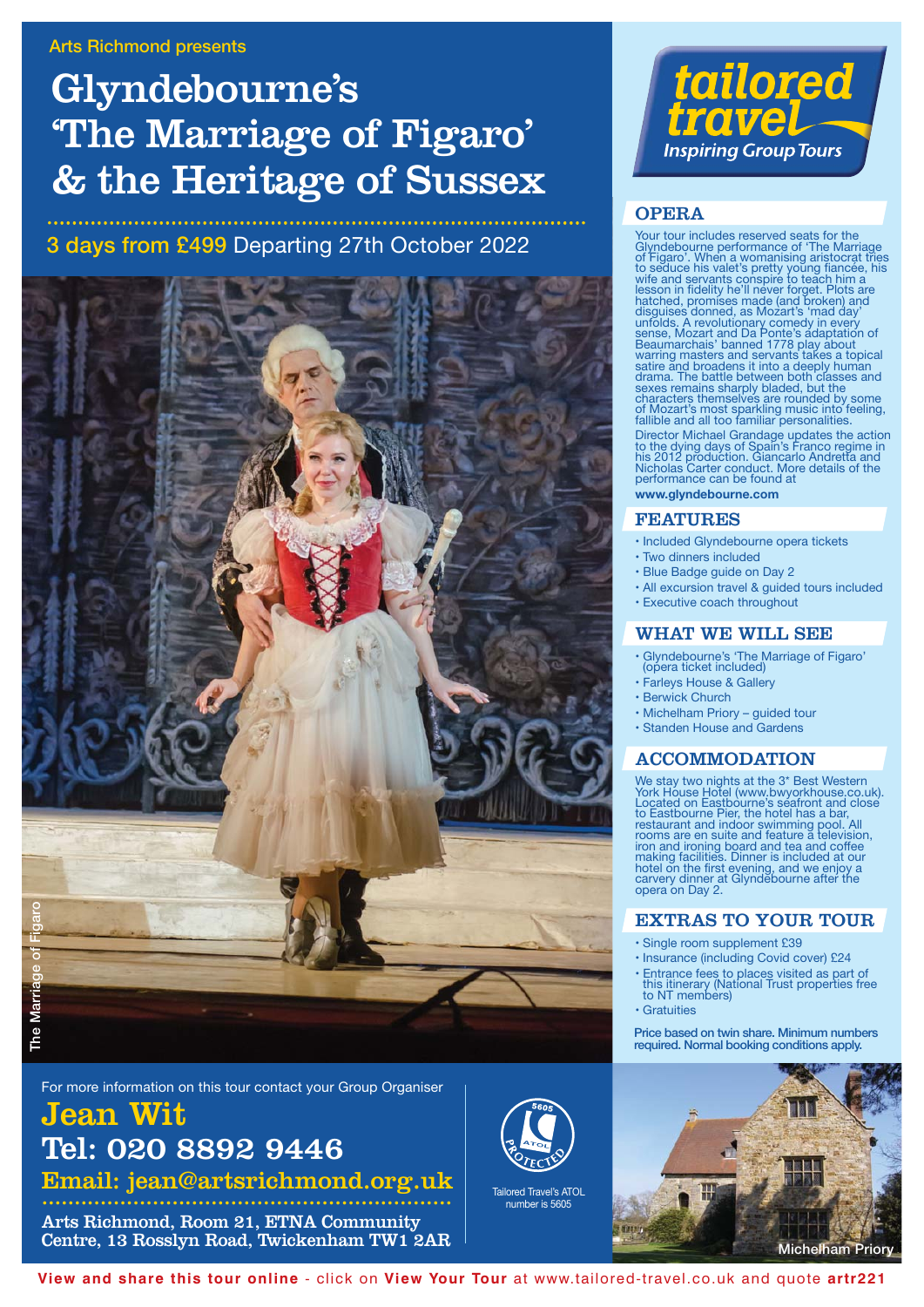## tailored **rave Inspiring Group Tours**

## WHAT WE WILL SEE

Glyndebourne's 'The Marriage of Figaro' Farleys House & Gallery Berwick Church Michelham Priory Standen House and Gardens



# Glyndebourne's 'The Marriage of Figaro' & the Heritage of Sussex

## **3 days from £499** Departing 27th October 2022

## **Day 1**

We board our private executive coach at our designated pick up points. En route to Eastbourne we visit Farleys House and Gallery, formerly occupied by the photographer Lee Miller, and the painter and biographer of Picasso, Roland Penrose. The house became a meeting place for leading figures in the world of Modern Art, including Picasso, Max Ernst and Joan Miro, with works by many of these artists on display. We then visit Berwick Church, built on a pre Christian sacred site from where there are magnificent views of the South Downs. The church is well known for the extensive 20th century murals which cover the nave walls, chancel arch, screen and pulpit. These were painted during the Second World War by Bloomsbury Artists Duncan Grant, Vanessa Bell and Quentin Bell. We continue to the 3\* Best Western York House Hotel in Eastbourne for a two night stay. Dinner is included in our hotel this evening.

## **Day 2**

Our Blue Badge guide meets us at our hotel this morning and accompanies us throughout the day. This morning we visit Michelham Priory for a guided tour. Founded as an Augustinian priory in 1229, at the dissolution of the monasteries the church was demolished and transformed into a Tudor gentleman's residence and later a farmhouse. The building was restored in the early part of the 20th century. Set on a moated island, entrance to the property is gained through the imposing 14th century gatehouse. We continue to Glyndebourne where we take our seats for the 4pm performance of Mozart's 'The Marriage of Figaro'. After the performance, we enjoy dinner (included) at one of the excellent restaurants in the opera complex.

## **Day 3**

After checking out of our hotel and en route home we visit the National Trust's Standen House and Gardens. Designed by Philip Webb, the house is one of the finest examples of Arts and Crafts workmanship, with Morris & Co. interiors creating a warm and welcoming atmosphere. This hillside garden is made up of delightful woodland and a succession of small very English gardens overlooking the Medway Valley and Weir Wood Reservoir. We return back to our original pick up points.

**NB:- Please note we reserve the right to alter the above itinerary if required for operational reasons. Given the historic nature of the places visited, a certain degree of walking will be involved, and this holiday may not be suitable for those with mobility problems.** 

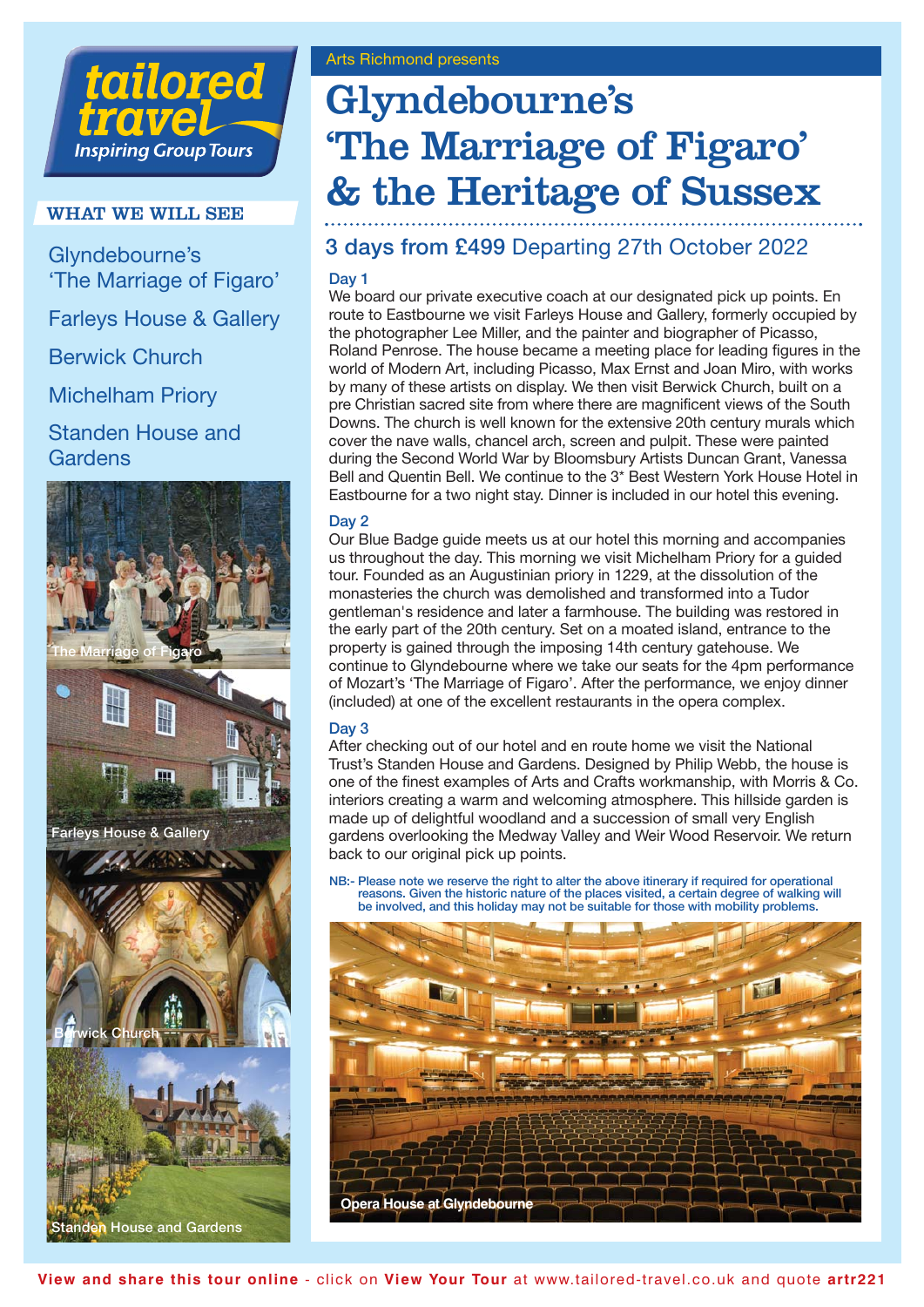| Booking                                                                                                                                                                                        | Departing 27th October 2022<br>Arts Richmond presents |                           | $\operatorname{Glyndebourne's}$ The Marriage of Figaro' & the Heritage of Sussex                                                          |                   |                                                            |                                   |                                                      | Inspiring Group Tours<br>DIL<br>ONZE<br>b<br><b>OC</b>         |
|------------------------------------------------------------------------------------------------------------------------------------------------------------------------------------------------|-------------------------------------------------------|---------------------------|-------------------------------------------------------------------------------------------------------------------------------------------|-------------------|------------------------------------------------------------|-----------------------------------|------------------------------------------------------|----------------------------------------------------------------|
| Title<br>First Name                                                                                                                                                                            |                                                       | Surname                   | Date                                                                                                                                      | of Birth          | <b>Twin/Double/</b><br>Single Room                         | to Share<br><b>I Wish</b>         | Insurance?<br>Require                                | Are You A National<br><b>Trust Member?</b>                     |
|                                                                                                                                                                                                |                                                       |                           |                                                                                                                                           | <b>DD/MM/YYY</b>  |                                                            | <b>VES/NO</b>                     | <b>VES/NO</b>                                        | <b>NSSNO</b>                                                   |
|                                                                                                                                                                                                |                                                       |                           |                                                                                                                                           | <b>DD/MM/YYY</b>  |                                                            | <b>NSSNY</b>                      | <b>VES/NO</b>                                        | <b>NSSIN</b>                                                   |
|                                                                                                                                                                                                |                                                       |                           |                                                                                                                                           | <b>DD/MM/YYYY</b> |                                                            | <b>VES/NO</b>                     | <b>VES/NO</b>                                        | <b>VES/NO</b>                                                  |
|                                                                                                                                                                                                |                                                       |                           |                                                                                                                                           | <b>DDIMM/Y/Y</b>  |                                                            | ON/S3.                            | <b>VES/NO</b>                                        | <b>VES/NO</b>                                                  |
| Address of First Named Passenger Above                                                                                                                                                         |                                                       | Payment Details           |                                                                                                                                           |                   |                                                            | For Credit or Debit Card Payments |                                                      |                                                                |
| Address                                                                                                                                                                                        |                                                       | I enclose                 | Non Refundable Deposit @ £100.00 per person =                                                                                             | σ٦                |                                                            |                                   |                                                      | Credit cards or Debit cards can be used for the deposit but    |
|                                                                                                                                                                                                | Postcode                                              |                           | (Payable by 20th May 2022)                                                                                                                |                   |                                                            |                                   |                                                      | only debit cards can be used for the final balance payment     |
| Mobile Telephone                                                                                                                                                                               |                                                       | I enclose                 | Full amount @ £499.00 per person<br>$\mathbf{II}$                                                                                         | m                 | (Please Tick)                                              | I wish to pay my deposit by       | <b>Credit Card</b>                                   | Debit Card                                                     |
| Telephone                                                                                                                                                                                      |                                                       |                           | (payable by 1st September 2022)                                                                                                           |                   |                                                            |                                   | <b>NSN</b>                                           |                                                                |
| Email                                                                                                                                                                                          |                                                       | I enclose                 | Single room supplement @ £39.00 per person =<br>(payable by 1st September 2022)                                                           | m                 |                                                            |                                   |                                                      |                                                                |
| Special Requests & Dietary Requirements                                                                                                                                                        |                                                       | I enclose                 | Insurance (including 20% Insurance Premium Tax)<br>$@$ £24.00 per person =<br>(Payable by 20th May 2022)                                  | m                 | Expiry Date                                                |                                   |                                                      | Security No<br>Last 3 digits on Back Strip                     |
|                                                                                                                                                                                                |                                                       | I enclose                 | ALL CHEQUES MADE PAYABLE TO TAILORED TRAVEL<br>TO JEAN WIT, ARTS RICHMOND, ROOM 21,<br>AND RETURNED WITH COMPLETED BOOKING FORM           |                   | Name of Card Holder                                        |                                   |                                                      |                                                                |
| Next of Kin Details                                                                                                                                                                            |                                                       |                           | ETNA COMMUNITY CENTRE, 13 ROSSLYN ROAD,                                                                                                   |                   |                                                            |                                   |                                                      |                                                                |
| Name                                                                                                                                                                                           |                                                       |                           | <b>TWICKENHAM TW1 2AR</b>                                                                                                                 | رہر               |                                                            |                                   |                                                      |                                                                |
| Relationship (eg son or daughter)                                                                                                                                                              |                                                       | <b>Client Declaration</b> |                                                                                                                                           |                   |                                                            |                                   |                                                      | I authorise you to deduct the deposit for this holiday now and |
| <b>Telephone Number</b>                                                                                                                                                                        |                                                       |                           | read, understand and accept for myself and all others named above.<br>I warrant that I am authorised to make this booking and that I have |                   |                                                            | Signature of Card Holder          | any outstanding balance eight weeks before departure |                                                                |
| Alternative Insurance Details                                                                                                                                                                  |                                                       |                           | the Booking Conditions, and other information set out in any                                                                              |                   |                                                            |                                   |                                                      |                                                                |
| Insurance Company                                                                                                                                                                              |                                                       |                           | brochure/leaflet relevant to my holiday. I am 18 years old or over (If                                                                    |                   |                                                            |                                   |                                                      |                                                                |
| <b>Policy Number</b>                                                                                                                                                                           |                                                       | Parent/Guardian)          | under 18 years of age, this Booking Form may be signed by your                                                                            |                   |                                                            |                                   |                                                      |                                                                |
| Telephone Number                                                                                                                                                                               |                                                       |                           |                                                                                                                                           |                   |                                                            |                                   |                                                      |                                                                |
| <b>REGISTORY</b><br>safe when you book with Tailored Travel<br>may your holiday and your money are perfectly<br>All flight holidays are protected under ATOL 5605<br><b>FINANCIAL SECURITY</b> | issued by the Civil Aviation Authority. Come what     | Signed:                   |                                                                                                                                           | Date//            | 0702070644970<br><b>London SE1 2EN</b><br>12 Jamaica Road, | Tailored Travel Ltd               |                                                      | info@tailored-travel.co.uk<br>www.tailored-travel.co.uk        |